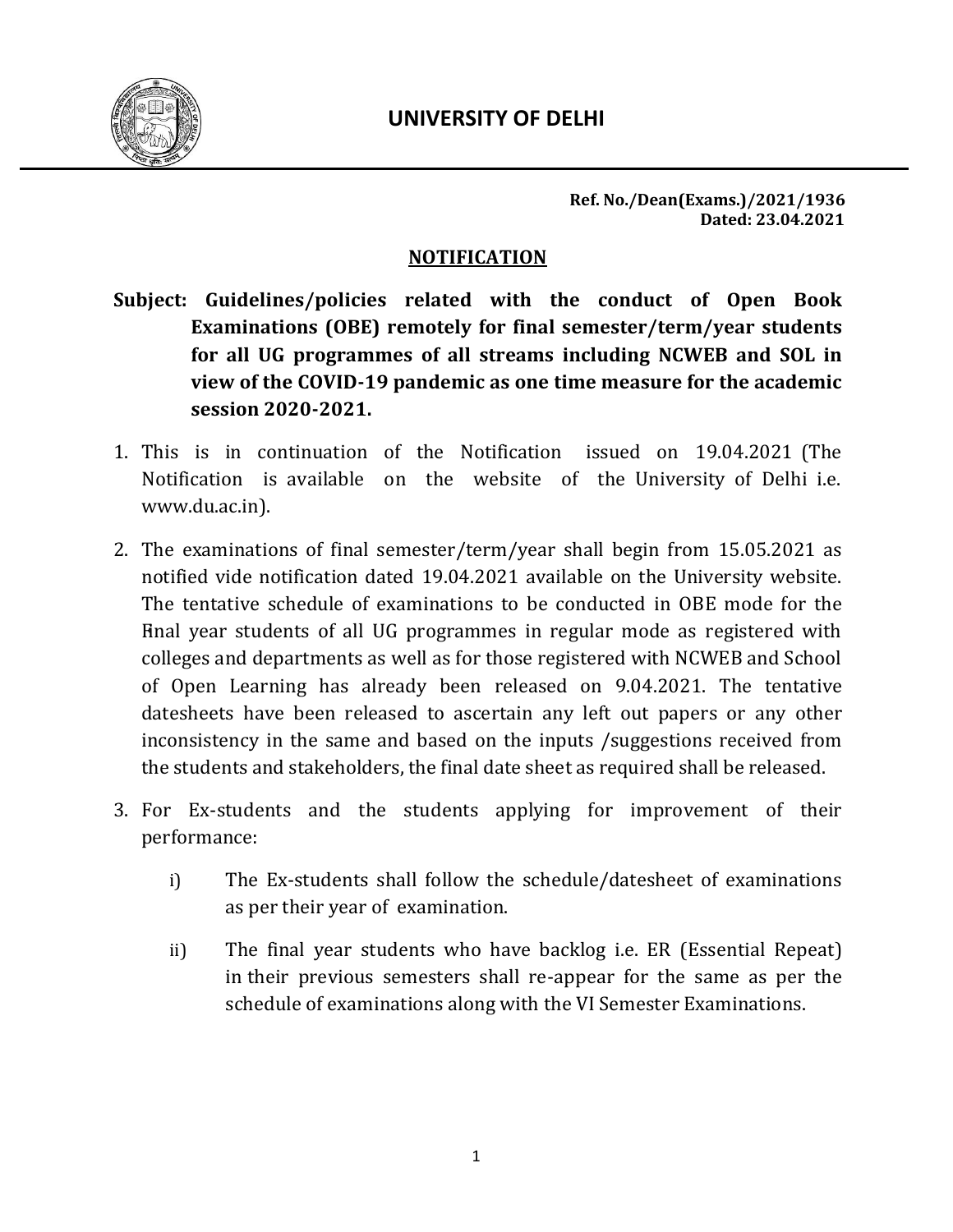- iii) The students who have passed out their final year (VI Semester) Examinations in the year 2020 can only appear for an improvement in their VI Semester examinations as per the datesheet/schedule and applicable rules in this regard
- iv) The students who are in final year (6 semester/ final) can appear for improvement in papers of 4 semester only.
- v) The students who are in Final year (6 semester/final) can appear for improvement in papers of 2 semesters also as one time measure in view of covid-19 pandemic.
- 4. The students of Terminal Semester/Final Year who were unable to appear in the OBE Examinations Phase I & II conducted by the University in August and September 2020 respectively may be given an opportunity to appear in Semester/Annual Examinations May/June 2021 as a one-time measure in terms of UGC Revised Guidelines on Examinations and Academic Calendar for the Universities in view of COVID-19 Pandemic dated 06.07.2020.
- 5. Students who have appeared for the OBE and wish to improve their grades shall also be given chance to improve their grades as per the cycle of semester in a year i.e papers listed for odd semester can be attempted in January, 2021 and for even semester in May/June 2021 as per applicable syllabus and scheme of examinations.
- **6.** The Admit Cards shall be available on the University Website before the commencement of examination. The students shall download/print the same and produce whenever required by the College/University. **Students must ensure that the information printed on the admit card is correct (like, Enrollment no, name in Hindi etc) as this information will be used for the printing of degrees. If there is any mistake students must get it corrected through their college/Department.**
- 7. The students should remain in contact with their College/Institute and visit the University & College/Institute website regularly. The College/Institute may use official e-mail/update College website/SMS services/Messaging Apps like WhatsApp etc. for sending important information to the students.
- 8. Each College/Institute shall upload the mobile numbers and email ID of the Nodal Officer/s on the College/Institute website under intimation to the University in which students can contact, in the case of any query during the examination days.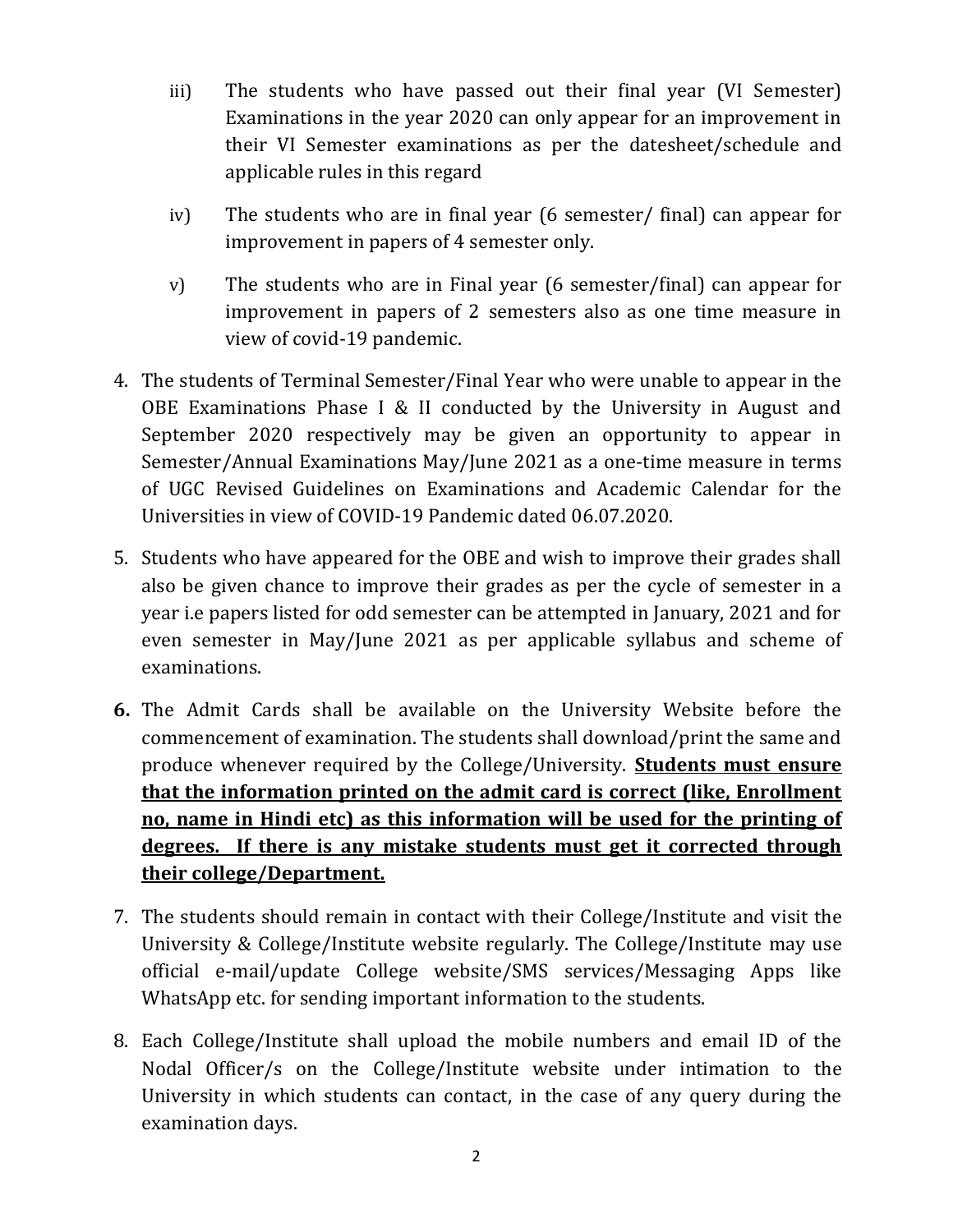- **9. On first page, the students shall write the following details (providing any other personal information like email ID, Mobile No and Name of the College will be treated as unfair means and action will be taken as per University rules):**
	- **a. Date and time of examination (DD/MM/YYYY, HRS:Min):**
	- **b. Examination Roll Number:**
	- **c. Name of the Program i.e. M.A., M.Com., M.Sc. etc:**
	- **d. Semester:**
	- **e. Unique Paper Code (UPC):**
	- **f. Title of the Paper:**
- 10.The duration of the Examination shall be 4 hours. Out of which 3 hours shall be given to the students for answering the questions, and the remaining one hour shall be utilized for downloading the question papers, scanning the answer sheet in the **PDF/JPEG** format and uploading the scanned **PDF/JPEG** of answer sheets on the Portal.

The duration of the Examination shall be 6 hours for the students belonging to the Divyaang (PwBD) Category (for details see the Notification Ref. No. Dean(Exams)/1365 dated 14.03.2021).

**IMPORTANT: In case of poor internet connectivity/any unforeseen technical glitches etc., the student is advised to submit his/her script beyond the specified time period (4 hr) with the documentary evidence to the email ID of the Nodal Officers of the College/Department. The maximum time limit for delayed submission is 30 minutes (documentary evidence of non-submission on the portal must be attached). However, all such cases (email submission) will be examined by the Review Committee, and these answer sheets shall be evaluated based on the decision of the Review and result of such students may be delayed**.

It is to mention that the time of submission of answer sheets shall be recorded by the system. The delayed submissions of answer sheet with exact time of submission shall be sent to Review Committee.

11.Students must submit an undertaking of not using any unfair means, by pressing the button provided on the portal before uploading the scanned **PDF/JPEG** of answer sheets. The proforma for the said undertaking shall be made available to the students on the portal from where the question papers are downloaded by the students.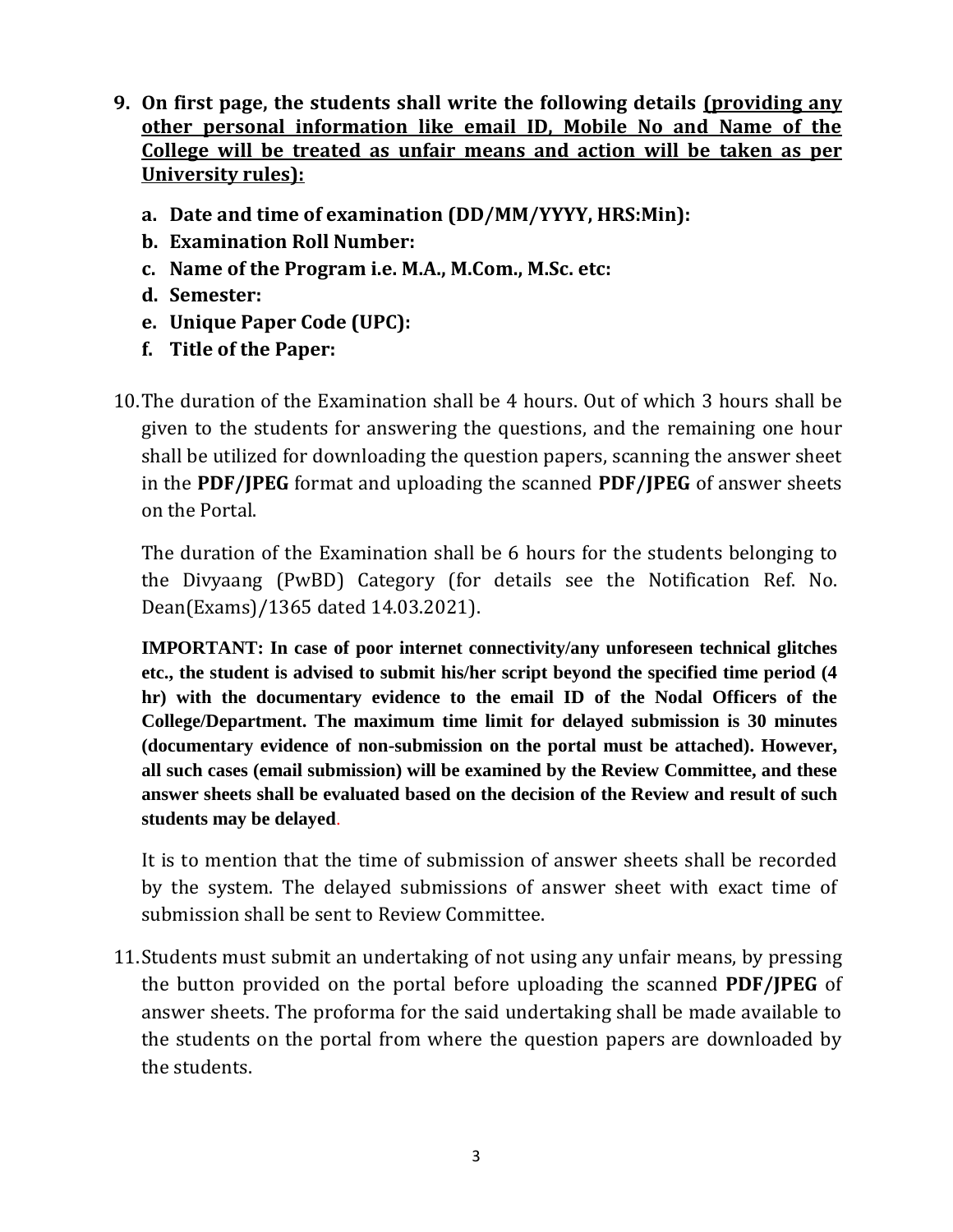12. Students should appear in the examination as per the option filled in the examination form for the mode of examination i.e. "Physical Mode (From the College)" OR "Remote Mode (From Home)" by using ICT based facilities. Those who have opted the option of writing exam by Physical mode (College), will have the choice of writing it through Remote Mode (Home) but not the vice-versa. The College will provide necessary infrastructure in compliance with the MHA, UGC guidelines in view of COVID-19.

### **a. Instructions for the students opting the Remote Mode (Home):**

- (i) The students may write the examination from any part of the country of his/her convenience.
- (ii) Students shall require laptop/desktop/mobile phone/any other appropriate device with adequate internet connectivity for accessing University Portal, downloading question paper and uploading of answer sheets on the University Portal.
- (iii) Students should scan the answer sheet question wise and upload the respective **PDF/JPEG** file on the OBE portal, the file size of each answer should be within the 7 MB limit. Only **PDF/JPEG** format without any password will be accepted.
- (iv) A system generated acknowledgement will be sent to the student's registered e-mail after submission of the answers sheets on the portal.
- (v) The students who had opted for Remote Mode (Home) shall not be permitted to appear through Physical Mode (College).

# **b. Instructions for the students opting the Physical Mode (College):**

- (i) The students shall require writing the examination at their respective Colleges/Institute according to the seating plan prescribed by the College/ Institute.
- (ii) The students shall be provided all the ICT facilities including computer by the College/Institute for downloading question paper, scanning of answer sheets and uploading of answer sheets on the OBE Portal.
- (iii) The students shall bring the A4 Size Papers for writing the answers.
- (iv) The students who have opted Physical Mode (College) may appear in Remote Mode (Home) if he/she desires.